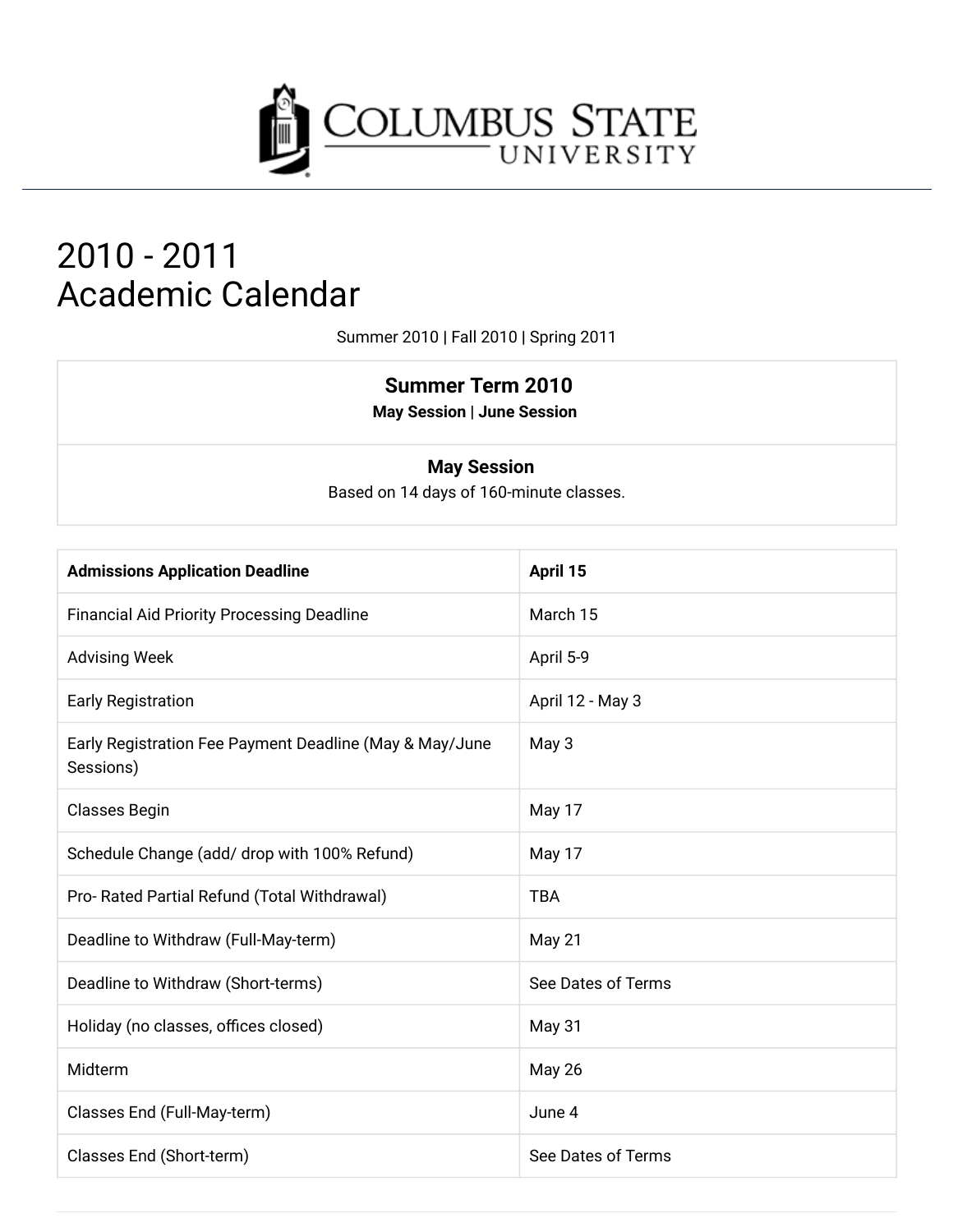| <b>Admissions Application Deadline</b> | April 15 |
|----------------------------------------|----------|
| <b>Final Examinations</b>              | June 7   |

 $\bullet$  TOP

#### **June Session** Based on 27 days of 85-minute classes, 13 days of 175-minute classes, and 7 weeks of instruction.

| <b>Admissions Application Deadline</b>                                                          | May 1                                            |
|-------------------------------------------------------------------------------------------------|--------------------------------------------------|
| <b>Financial Aid Priority Processing Deadline</b>                                               | March 15                                         |
| <b>Advising Week</b>                                                                            | April 5-9                                        |
| <b>Early Registration</b>                                                                       | April 12 - May 3                                 |
| Application Deadline for Summer Graduation                                                      | May 10                                           |
| <b>Summer Open Registration</b>                                                                 | May 17 - June 9                                  |
| Early Registration Fee Payment Deadline (June Session)                                          | June 3                                           |
| <b>New Student Orientation</b>                                                                  | June 9                                           |
| Late Registration                                                                               | June 10                                          |
| <b>Classes Begin</b>                                                                            | June 14                                          |
| Schedule Change (add/ drop with 100% Refund)                                                    | June 14, 15                                      |
| Late Registration/Schedule Change Fee Payment Deadline                                          | June 15                                          |
| Pell, Academic Competitiveness and SMART Grant payments<br>based on enrollments as of this date | June 15                                          |
| Pro- Rated Partial Refund (Total Withdrawal)                                                    | <b>TBA</b>                                       |
| Deadline to Withdraw (Full-June-term)                                                           | June 24                                          |
| Deadline to Withdraw (Short-terms)                                                              | See Dates of Terms                               |
| Holiday (no classes, offices closed)                                                            | July 5                                           |
| Midterm                                                                                         | July 6                                           |
| Classes End (Full-June-term)                                                                    | July 27 for TR classes<br>July 29 for all others |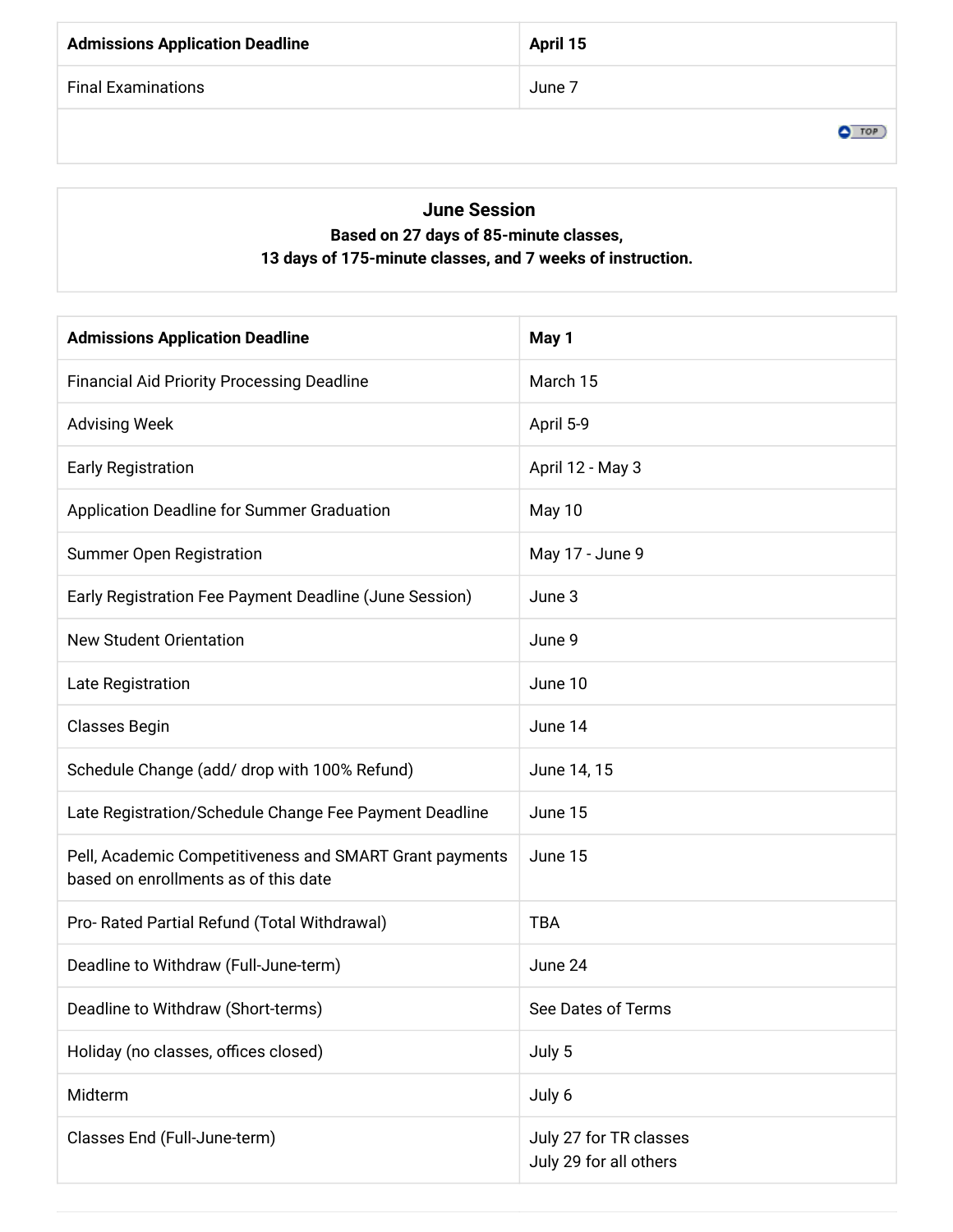| <b>Admissions Application Deadline</b> | May 1                    |
|----------------------------------------|--------------------------|
| Classes End (Short-terms)              | See Dates of Terms       |
| <b>Final Examinations</b>              | July 30 & 31, August 2-4 |
|                                        |                          |

### Fall Semester 2010

Based on 45 days of 50-minute classes, 30 days of 75-minute classes, and 14 days of 160-minute classes for a three credit hour course.

| <b>Advising Week</b>                                          | April 5-9                                                       |
|---------------------------------------------------------------|-----------------------------------------------------------------|
| <b>Early Registration</b>                                     |                                                                 |
| <b>G</b> Seniors, Post-baccalaureate, and Graduate            | April 12- July 28                                               |
| <b>A</b> Freshman                                             | April 13- July 28                                               |
| <b>A</b> Sophomores and Juniors                               | April 14- July 28                                               |
| <b>A</b> Non-degree, Transient, and Audit Students            | April 15- July 28                                               |
| Refunds: 100% - Total withdrawal or reduction in credit hours | April 12 - August 19                                            |
| <b>Financial Aid Priority Processing Deadline</b>             | May 1                                                           |
| <b>New Student Orientation</b>                                | <b>Various Dates</b><br>(http://orientation.columbusstate.edu/) |
| <b>Priority Application Deadline</b>                          | May 1                                                           |
| Application Deadline for Fall Graduation                      | July 28                                                         |
| Early Registration Fee Payment Deadline                       | July 29                                                         |
| Residence Life Main Campus Move in Day                        | August 12                                                       |
| Late Registration                                             | August 12                                                       |
| <b>Classes Begin</b>                                          | August 16                                                       |
| Schedule Change (Full-Term)                                   |                                                                 |
| Drop/Add courses (100% Refund)                                | August 16-19                                                    |
| Add only                                                      | August 20                                                       |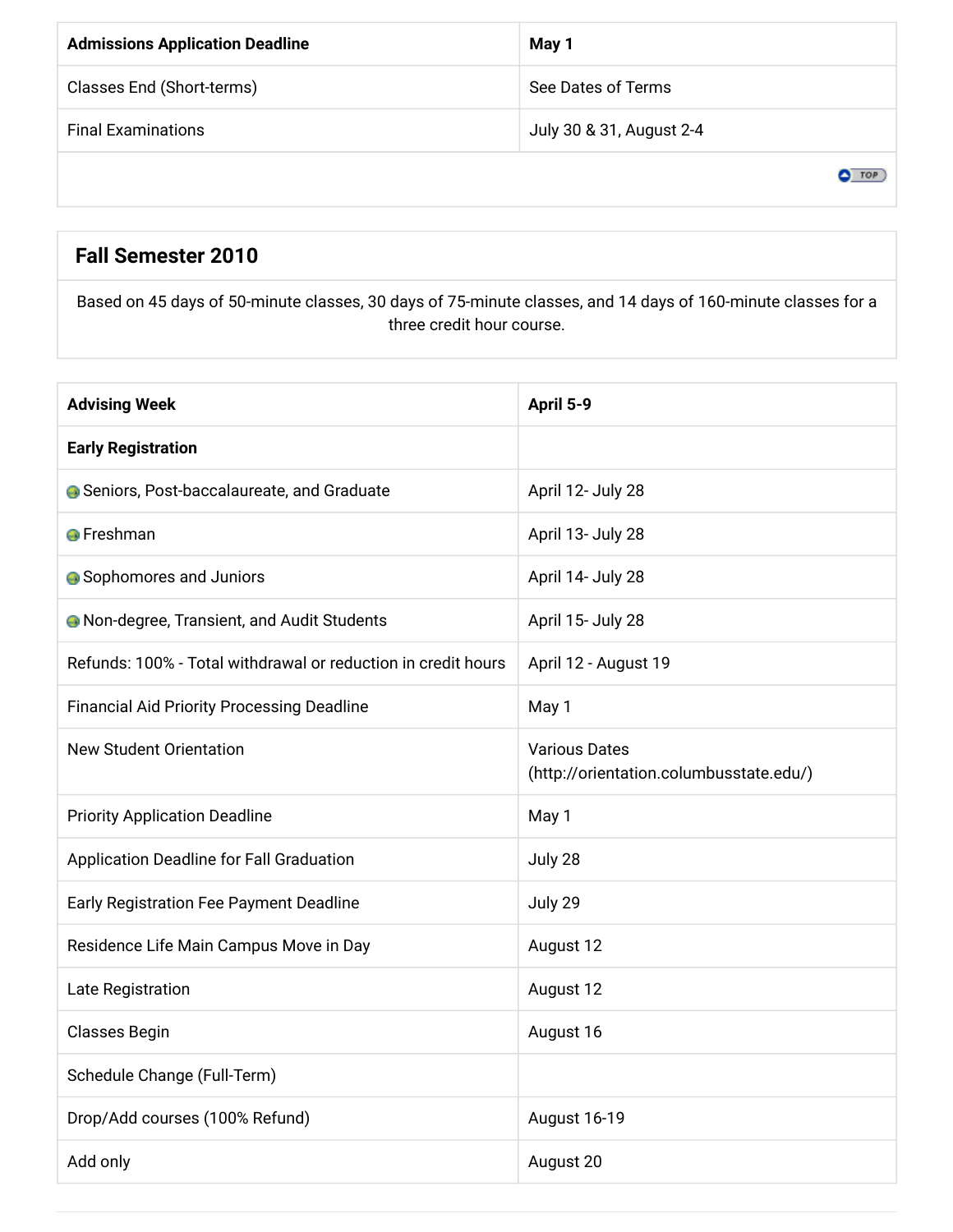| <b>Advising Week</b>                                                                                                              | April 5-9               |
|-----------------------------------------------------------------------------------------------------------------------------------|-------------------------|
| Fee payment deadline for late Registration/Schedule change                                                                        | August 20               |
| Pell, Academic Competitiveness and SMART Grant payments<br>based on enrollment as of this date                                    | August 20               |
| Pro- Rated Partial Refund (Total Withdrawal)                                                                                      | <b>TBA</b>              |
| Labor Day Holiday (no classes, offices closed)                                                                                    | September 6             |
| Deadline to Withdraw (full-term)                                                                                                  | September 10            |
| Deadline to Withdraw (short terms)                                                                                                | See Dates of Terms      |
| Midterm                                                                                                                           | October 7               |
| Fall Break (no classes)                                                                                                           | October 11-12           |
| For Spring 2011 Admissions, Advising, Registration and other dates that occur during Fall, please see the Spring<br>2011 Calendar |                         |
| Thanksgiving Holiday Break (no classes)                                                                                           | November 24-28          |
| Thanksgiving Holiday Break (offices closed)                                                                                       | November 25-28          |
| <b>Classes End</b>                                                                                                                | December 6              |
| <b>Study Day</b>                                                                                                                  | December 7              |
| <b>Final Examinations</b>                                                                                                         | December 8-14           |
| <b>Graduation Ceremony</b>                                                                                                        | December 10 (evening)   |
| Grades are Due                                                                                                                    | December 17 (1:00 p.m.) |
|                                                                                                                                   | $\bullet$ TOP           |

## **Spring Semester 2011**

Based on 45 days of 50-minute classes, 30 days of 75-minute classes, and 14 days of 160-minute classes for a three credit hour course.

| <b>Admissions Application Deadline</b> |             |
|----------------------------------------|-------------|
| Undergraduate                          | November 30 |
| Graduate                               | December 10 |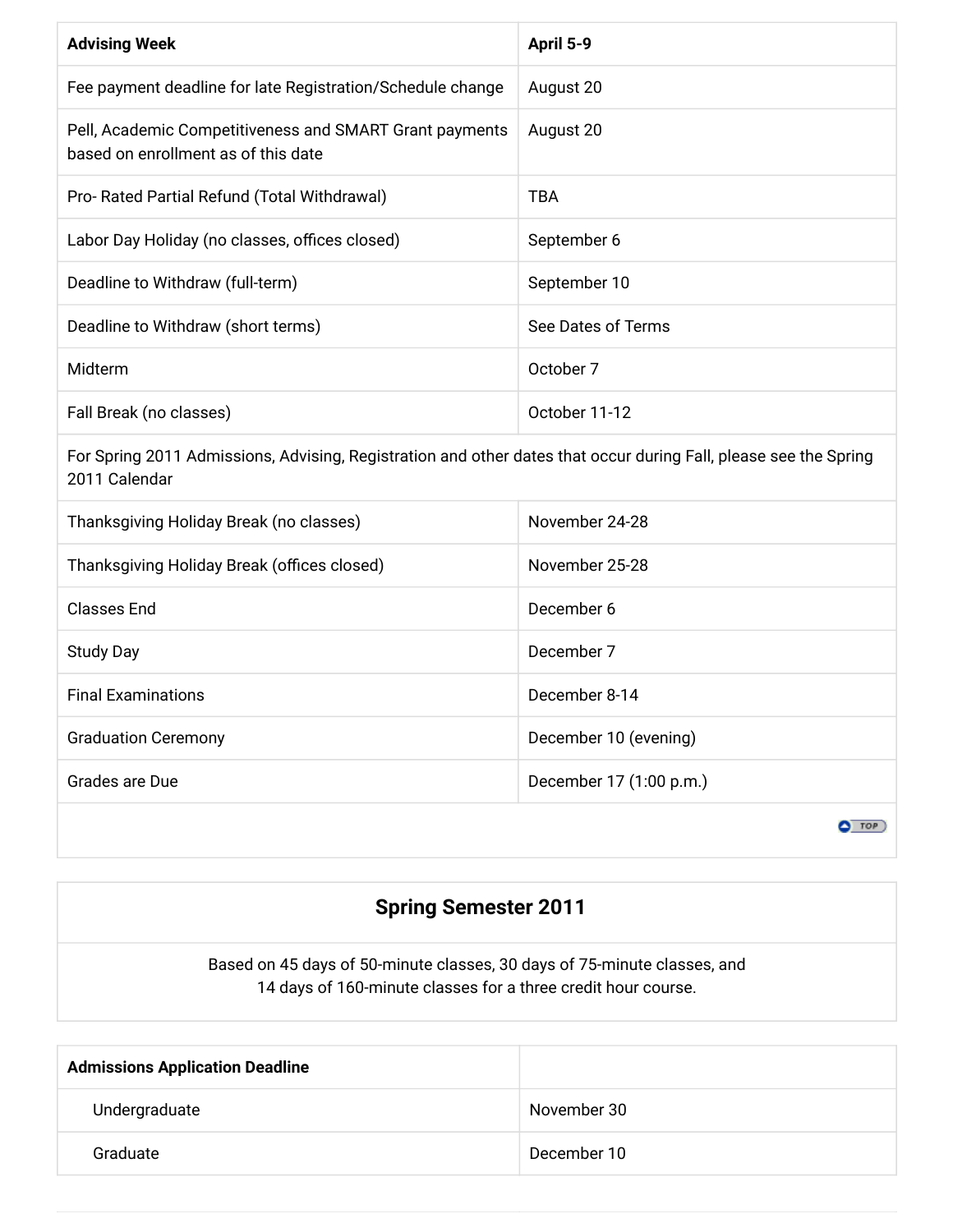| <b>Admissions Application Deadline</b>                                                         |                         |
|------------------------------------------------------------------------------------------------|-------------------------|
| <b>Financial Aid Priority Processing Deadline</b>                                              | November 1              |
| <b>Advising Week</b>                                                                           | November 1-5            |
| <b>Early Registration</b>                                                                      | November 8- December 14 |
| Refunds: 100% - Total withdrawal or reduction in credit hours                                  | November 8- January 13  |
| <b>Early Registration Fee Payment Deadline</b>                                                 | December 15             |
| Application Deadline for Spring Graduation                                                     | December 17             |
| <b>New Student Orientation</b>                                                                 |                         |
| Fort Benning                                                                                   | January 4               |
| <b>West Point</b>                                                                              | January 4               |
| RiverPark and University Avenue                                                                | January 5               |
| Late Registration                                                                              | January 6               |
| <b>Classes Begin</b>                                                                           | January 10              |
| Schedule Change (Full-Term)                                                                    |                         |
| Drop/Add courses (100% Refund)                                                                 | January 10-13           |
| Add only                                                                                       | January 14              |
| Fee Payment deadline for late Registration/Schedule Change                                     | January 14              |
| Pell, Academic Competitiveness and SMART Grant payments<br>based on enrollment as of this date | January 14              |
| Pro-Rated Partial Refund (Total Withdrawal)                                                    | <b>TBA</b>              |
| Martin Luther King Holiday (no classes, offices closed)                                        | January 17              |
| Deadline to Withdraw (full-term)                                                               | February 4              |
| Deadline to Withdraw (short terms)                                                             | See Dates of Terms      |
| Midterm                                                                                        | March <sub>3</sub>      |
| Spring Break (no classes)                                                                      | March 7-13              |

For Summer and Fall 2011 Admissions, Advising, Registration and other dates that occur during Spring, please see the the Summer 2011 or Fall 2011 Calendar

| <b>Student Course Evaluations</b> | April 18 - May 2 |
|-----------------------------------|------------------|
|                                   |                  |